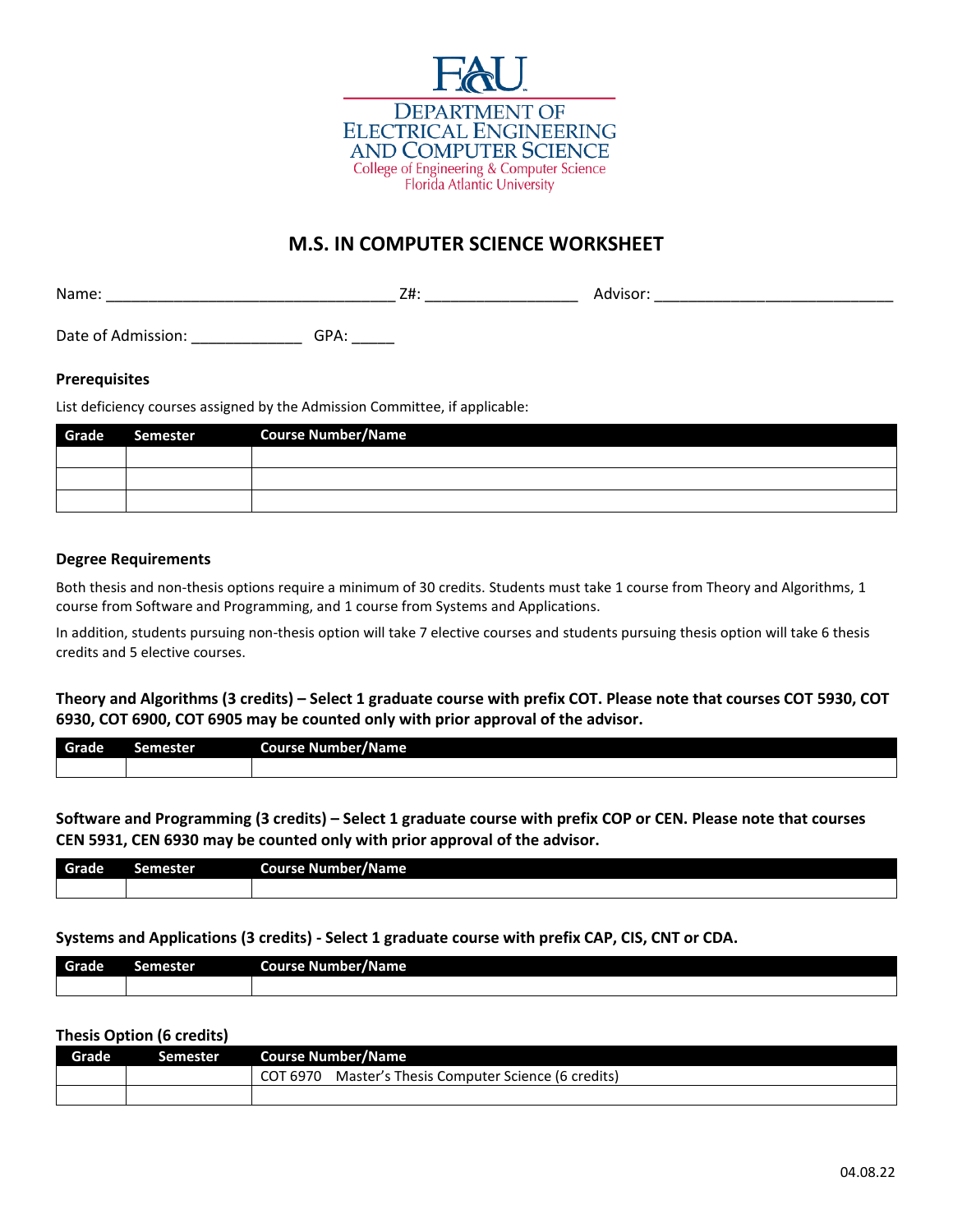**Elective Courses (21 credits for Non-Thesis Option and 15 credits for Thesis Option) – Any graduate course offered by EECS department.**

| Grade | <b>Semester</b> | <b>Course Number/Name</b>                        |
|-------|-----------------|--------------------------------------------------|
|       |                 | CGS 5937 Graduate Seminar (Mandatory, 0 credits) |
|       |                 |                                                  |
|       |                 |                                                  |
|       |                 |                                                  |
|       |                 |                                                  |
|       |                 |                                                  |
|       |                 |                                                  |
|       |                 |                                                  |

**Student Signature:** \_\_\_\_\_\_\_\_\_\_\_\_\_\_\_\_\_\_\_\_\_\_\_\_\_\_\_\_\_\_\_\_\_\_\_\_\_\_\_\_\_\_\_\_\_\_\_\_ **Date:** \_\_\_\_\_\_\_\_\_\_\_\_\_\_\_\_\_\_\_